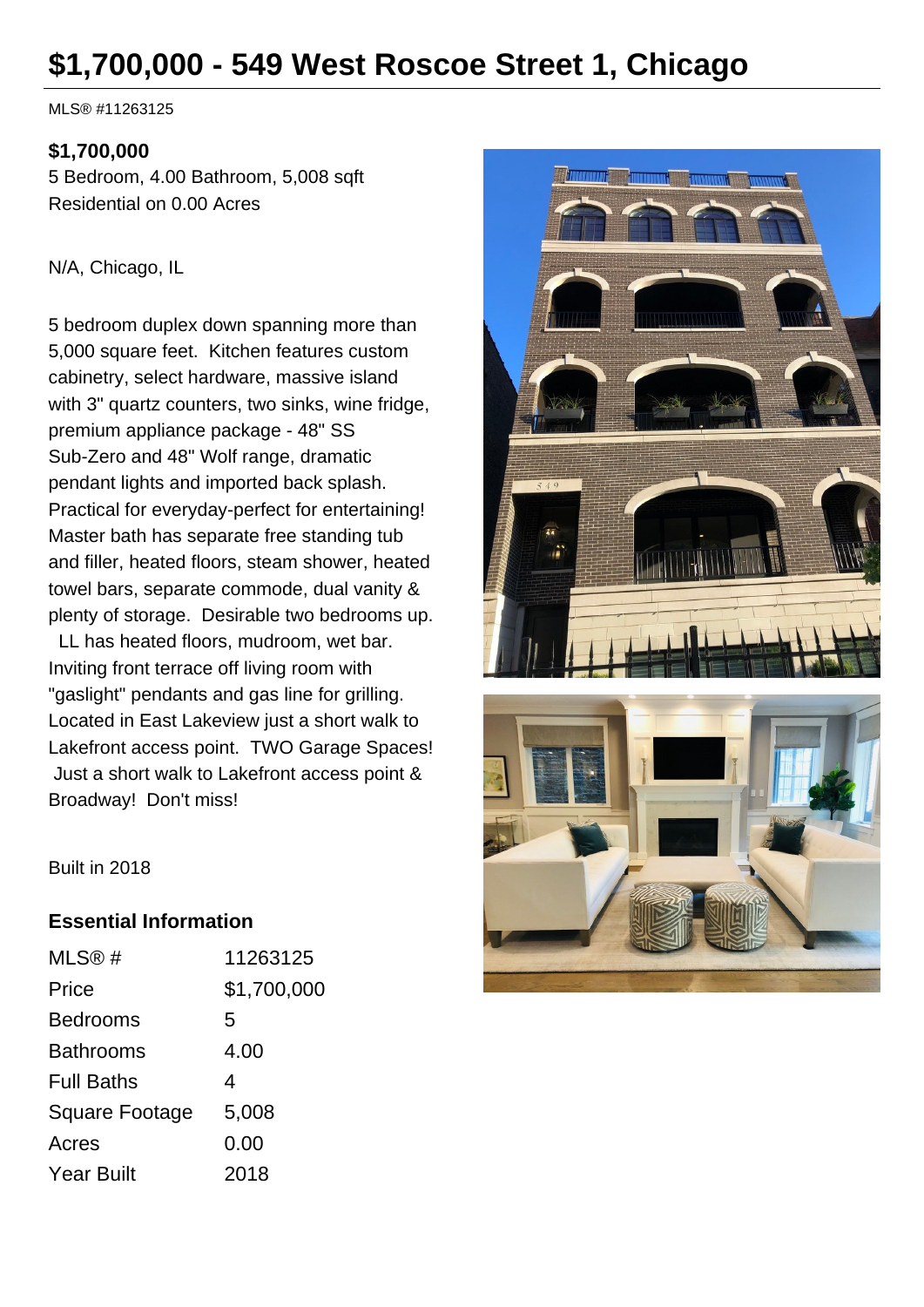| <b>Type</b>   | Residential            |
|---------------|------------------------|
| Sub-Type      | <b>Attached Single</b> |
| <b>Status</b> | Active                 |

# **Tax Information**

| Taxes           | \$28,545 |
|-----------------|----------|
| <b>Tax Year</b> | 2020     |

# **Community Information**

Roof Other

| Address      | 549 West Roscoe Street 1 |
|--------------|--------------------------|
| Area         | <b>CHI - Lake View</b>   |
| Subdivision  | N/A                      |
| City         | Chicago                  |
| County       | Cook                     |
| <b>State</b> | IL                       |
| Zip Code     | 60657                    |

# **Amenities**

| # of Garages |                       |
|--------------|-----------------------|
| Garages      | Garage Door Opener(s) |

## **Interior**

| <b>Interior Features</b> | Bar-Wet, Hardwood Floors                                          |                        |     |                   |
|--------------------------|-------------------------------------------------------------------|------------------------|-----|-------------------|
| Appliances               | Double                                                            | Oven, Dishwasher, High | End | Refrigerator, Bar |
|                          | Fridge, Dryer, Disposal, Stainless Steel Appliance(s), Range Hood |                        |     |                   |
| Heating                  | Natural Gas, Radiant, Zoned                                       |                        |     |                   |
| Cooling                  | Central Air, Zoned                                                |                        |     |                   |
| Fireplace                | Yes                                                               |                        |     |                   |
| # of Fireplaces          | 1                                                                 |                        |     |                   |
| <b>Fireplaces</b>        | Gas Log, Gas Starter                                              |                        |     |                   |
| # of Stories             | 4                                                                 |                        |     |                   |
| Has Basement             | Yes                                                               |                        |     |                   |
| <b>Basement</b>          | Full                                                              |                        |     |                   |
| <b>Exterior</b>          |                                                                   |                        |     |                   |
| <b>Exterior</b>          | <b>Brick, Limestone</b>                                           |                        |     |                   |
| <b>Exterior Features</b> | Patio, Storms/Screens                                             |                        |     |                   |
| Lot Description          | <b>Fenced Yard</b>                                                |                        |     |                   |